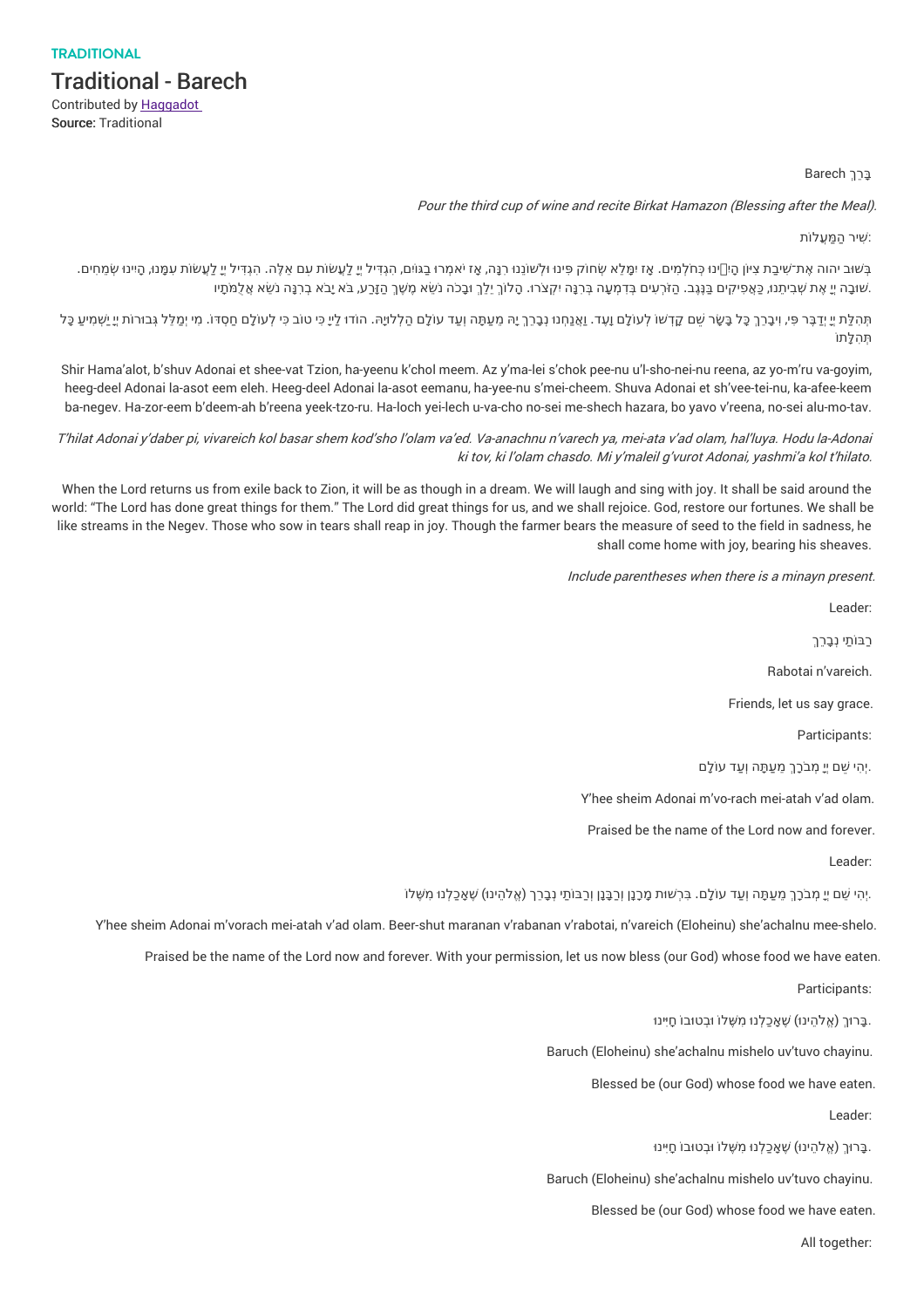ָבַּרוּר הוּא וּבַרוּר שׁמוֹ.

Baruch hu u-varuch sh'mo.

Blessed be He and blessed be His name.

בָּרוּךְ אַתָּה יְיָ אֱלֹהֵינוּ מֶלֶךְ הָעוֹלָם, הַזֵּן אֶת הָעוֹלָם כֻּלוֹ בְּטוּבוֹ בְּחַן בְּחֶסֶד וּבְרַחֲמִים הוּא נוֹתֵן לֶחֶם לְכָל בָּשֶׂר, כִּי לְעוֹלָם חַסְדּוֹ. וּבְטוּבוֹ הַגָּדוֹל תַּמִיד לֹא חָסַר לָנוּ ּוְאַל יֶחְסַר לָנוּ מָזוֹן לְעוֹלָם וָעָד. בַּעֲבוּר שְׁמוֹ הַגָּדוֹל כִּי הוּא אֵל זֵן וּמְפַרְנֵס לַכֹּל וּמֵטִיב לַכֹּל וּמֵכִין מָזוֹן לְכָל בְּרִיוֹתָיו אֲשֶׁר בָּכָא. בָּרוּךְ אַתָּה יְיֶ הַזֵּן אָת הַכֹּל

Baruch atah Adonai, Eloheinu melech ha-olam, hazan et ha-olam kulo b'tuvo, b'chein b'chesed uv-rachamim, hu noten lechem l'chol basar, ki l'olam chasdo, uv-tuvo hagadol, tamid lo chasar lanu <sup>v</sup>'al yechsar lanu mazon l'olam va'ed. Ba-avur sh'mo hagadol, ki hu Eil zan um'farneis lakol, u-meitiv lakol u-meichin mazon l'chol-b'riyotav asher bara. Baruch atah Adonai, hazan et hakol.

Praised are you, Adonai, Lord our God, Ruler of the universe, who nourishes the whole world. Your kindness endures forever. May we never be in want of sustenance. God sustains us all, doing good to all, and providing food for all creation. Praised are you, Adonai, who sustains all.

נוֹדֶה לְרָיֶי אֱלֹהֵינוּ עַל שֶׁהַנְחֲלָתָּ לַאֲבוֹתֵינוּ אֶרֶץ חֶמְדָּה טוֹבָה וּרְחָבָה, וְעַל שָׁהוֹצֵאתָנוּ יְי אֱלֹהֵינוּ מֵאֶרֶץ מִצְרַים וּפְדִיתָנוּ מִבֶּית מִנְבּה וּרְחָבָה, וְעַל שָׁהוֹצֵאתָנוּ יְיָ אֱלֹהֵינוּ ְוַעַל תּוֹכָתְךָ שֶׁלְמַּדְתָּנוּ, וְעַל חֻקִּיךָ שָׁהוֹדַעְתָּנוּ, וְעַל חַיִּים חֵן וָחֶסֶד שֶׁחוֹנַנְתָּנו, וְעַל אֲכִילַת מָזוֹן שָׁאַתָּה זָן וּמְפַרְנֵס אוֹתָנוּ תָּמִיד בְּכָל יוֹם וּבְכָל עַת וּבְכָל שָׁעָה

Baruch atah Adonai, Eloheinu melech ha-olam, hazan et ha-olam kulo b'tuvo, b'chein b'chesed uv-rachamim, hu noten lechem l'chol basar, ki l'olam chasdo, uv-tuvo hagadol, tamid lo chasar lanu <sup>v</sup>'al yechsar lanu mazon l'olam va'ed. Ba-avur sh'mo hagadol, ki hu Eil zan um'farneis lakol, u-meitiv lakol u-meichin mazon l'chol-b'riyotav asher bara. Baruch atah Adonai, hazan et hakol.

We thank you, Adonai, Lord our God, for having given a beautiful, good, and spacious land; for having taken us out from the land of Egypt and redeemed us from the house of slavery; for Your covenant which You sealed in our flesh; for Your Torah which You taught us; for the life, grace and kindness You have granted us; and for the food with which You always sustain us.

וְעַל הַכֹּל יְיָ אֱלֹהֵינוּ אֲנַחְנוּ מוֹדִים לַךְ וּמְבָרְכִים אוֹתָךְ וּתְבָּרַךְ שִׁמְרָ בְּפִי כָל חַי תָּמִיד לְעוֹלָם וָעָד. כַּכֵּתוּג, וְאָכַלְתָּ וְשָׂבָעְתָּ וּבֵרַכְתָּ אָת יִי אֱלֹהָירֵ עַל הָאָכֶץ הַטֹּבָה אֲ **ָנַתַן לַךְ. בַּרוּךְ אַתַּה ייֵ, על הַאַרֵץ וְעַל הַמַּזוֹן.** 

רחֶם נֵא יֵי אֱלֹהִינוּ על יִשְׂרָאל עמֶּךָ וְעל יָרוּשֲלִים עירֶךָ וְעל צִיּוֹן מֹשְכַּן כָּבוֹדֶךָ וְעל מלכוּת בִּית דָּוד מִשִׁיחַךָ וְעל הַבּוּת הַגַּדוֹל וְהַקֲדוֹש שֶׁנַּקְרָא שִׁמְרָ עֲלָיו. אֱלֹהִינוּ אָבִינוּ רְעֲנוּ זוּנֵנוּ פַּרְנְסֵנוּ וְכַלְכְּלֵנוּ וְהַרְוְיְחַנוּ וְהַרְוֵח לָנוּ יֵי אֱלֹהֵינוּ מְהָרָה מְכָּל צָרוֹתֵינוּ. וְנָא אַל תַּאֲרְיָכֵוּ יָ אֱלֹהֵינוּ מִהֲכָה מְכָּל צָרוֹתֵינוּ. וְנָא אַל תַּאֲרֹיֵכְנוּ יָ .לְיַדְךָ הִמְּלֹאֲה הַפְּתוּחַה הַקָּדוֹשַׁה וְהַרְחַבָה, שֶׁלֹּא נִבוֹשׁ וְלֹא נַכַּלֹם לְעוֹלַם וַעֲד

V'al hakol Adonai Eloheinu anachnu modim lach um'varchim otach, yitbarach shimcha b'fi kol chai tamid l'olam va'ed. Kakatuv, <sup>v</sup>'achalta <sup>v</sup>'savata uveirachta et Adonai Elohecha al ha'aretz hatova asher natan lach. Baruch atah Adonai al ha-aretz <sup>v</sup>'al hamazon.

Racheim na Adonai Eloheinu al Yisrael amecha v'al Y'rushalayim irecha v'al Tzion mishkan k'vodecha v'al malchut beit David m'shichecha v'al habayit hagadol v'hakadosh shenikra shimcha alav. Eloheinu Avinu r'einu zuneinu parn'seinu v'chalk'lenu v'harvicheinu v'harvach'lanu Adonai Eloheinu m'heira mikol-tzaroteinu. V'na al tatz'richeinu Adonai Eloheinu, lo lidei matnat basar vadam v'lo lidei hal'va'atam, ki im l'yad'cha ham'lei'a hap'tucha hak'dosha v'har'chava, shelo neivosh v'lo nikaleim l'olam va'ed.

For everything, Adonai, our God, we thank and praise You. May your name be blessed by all forever, as it is written: "After you have eaten and are satisfied, you shall bless Adonai, our God for the good land he has given you." Praised are you, Adonai, for the land and the food.

Have mercy, Adonai our God, on Israel your people, on Jerusalem your city, on Zion the abode of your glory, on the kingdom of the house of David your anointed one, and on the great and holy Temple that bears your name. Our God, our Father, tend and feed us; sustained and support us and relieve us. Speedily, Adonai our God, grant us relief from all our troubles. Lord our God, O make us not rely on the gifts and loans of men but rather on your full, open and generous hand, that we may never be put to shame and disgrace.Adonai Eloheinu, lo lidei matnat basar vadam v'lo lidei hal'va'atam, ki im l'yad'cha ham'lei'a hap'tucha hak'dosha v'har'chava, shelo neivosh v'lo nikaleim l'olam va'ed.

## (On Shabbat:

רְצָה וְהַחֲלִיצָנוּ יָיָ אֱלֹהִינוּ בְּמִצְוֹתֶיךָ וּבְמִצְוַת יוֹם הַשִּׁבִיעי הַשַּׁבָּת הַגָּדוֹל וְהַקָדוֹשׂ הַזֶּה. כִּי יוֹם זֶה גָּדוֹל וְקָדוֹשׁ הוּא לְפָנֶיךָ לְשָׁבָת בּוֹ זְלָנוּחַ בּוֹ בְּאַהֲבָה כְּמִצְוַת רְ וּבִרְצוֹנְךָ הָנִיחַ לָנוּ יָיֵ אֱלֹהִינוּ שָׁלֹא תְהֵא צָכָה וְעוֹן וַאֲנָחָה בִּיוֹם מְנוּחָתֵנוּ. וְהַרְאֶנוּ יְיֶ אֱלֹהִינוּ בְּנֶחָם בְּוֹח מְנוֹחַתֵנוּ. וְהַרְאֶנוּ יְיֶ אֱלֹהִינוּ אֲלֹהָינוּ שָׁלֹא תְהֵא צָכָה וְעו .ו ּבַ ַעל ַהנֶָּחמ ֹות

R'tzei <sup>v</sup>'hachalitzeinu Adonai Eloheinu b'mitzvotecha, uv'mitvat yom hash'vi'i haShabbat hagadol <sup>v</sup>'hakadosh hazeh. Ki yom zeh gadol <sup>v</sup>'kadosh hu l'fanecha, lishbat bo <sup>v</sup>'lanuach bo b'ahavah k'miztvat <sup>r</sup>'tzonecha. U'birtzoncha hani'ach lanu Adonai Eloheinu, shelo t'hei tzara <sup>v</sup>'yagon va'anacha b'yom <sup>m</sup>'nuchateinu. V'har'einu Adonai Eloheinu b'nechamat Tzion irecha, uv'vinyan Yerushalayim ir kodshecha, ki atah hu ba'al ha'y'shuot <sup>u</sup>'va'al hanechamot.

Favor us and strengthen us, Lord our God, with your commandments – with the commandment concerning the seventh day, this great and holy Sabbath. This day is great and holy before you to abstain from work and rest on it in love according to your will. In your will, Lord our God, grant us rest so that there be nor sorrow and grief on our day of rest. Let us, Lord our God, live to see Zion your city comforted, Jerusalem your holy city rebuilt, for you art Master of all salvation and consolation.)

אֱלהֵינוּ וַאלהֵי אֲבוֹתִינוּ, יַעֲלָה וְיָבֹא וְיֵגִיעַ וְיָבָאָה וְיִצָמַע וְיִפָּקַד וְיִזָּבַר זְכְרוֹנֵנוּ וּפִקְדּוֹנֵנוּ, וְזְכָרוֹן אֲבוֹתֵינוּ, וְזְכְרוֹן מָשִׁיחַ בָּדְדָךָ ,וְזְכָרוֹן יְרוֹשָׁלַיִם עִיר קָדְשֶׁך וַזְכְרוֹן כָּל עַמְּךָ בֵּית יִשְׂכָאֶל לְפָנֶיךָ, לִפְלֵטֶה לְטוֹבָה לְחֵן וּלְחֶסֶד וּלְכַחֲמִים, לְחַיִּם וּלְשָׁלוֹם בִּיוֹם חַג הַמַּצוֹת הַזֶּה. זָכְרֵנוּ יֵי אֱלֹהֵינוּ בּוֹ לְטוֹבָה וּפָקְדֵנוּ בוֹ לְבְרָכָה וְהוֹשִׁיעֲנוּ בוֹ לְחַיִּים. וּבִדְבֵר יְשׁוּעָה וְרַחֲמִים חוּס וְחָנֵּנוּ וְרַחֵם עָלֵינוּ וְהוֹשִׁיעֲנוּ, כִּי אֱלָי מֶעלֶךְ חֲנוּן וְרַחוּם אָתָּה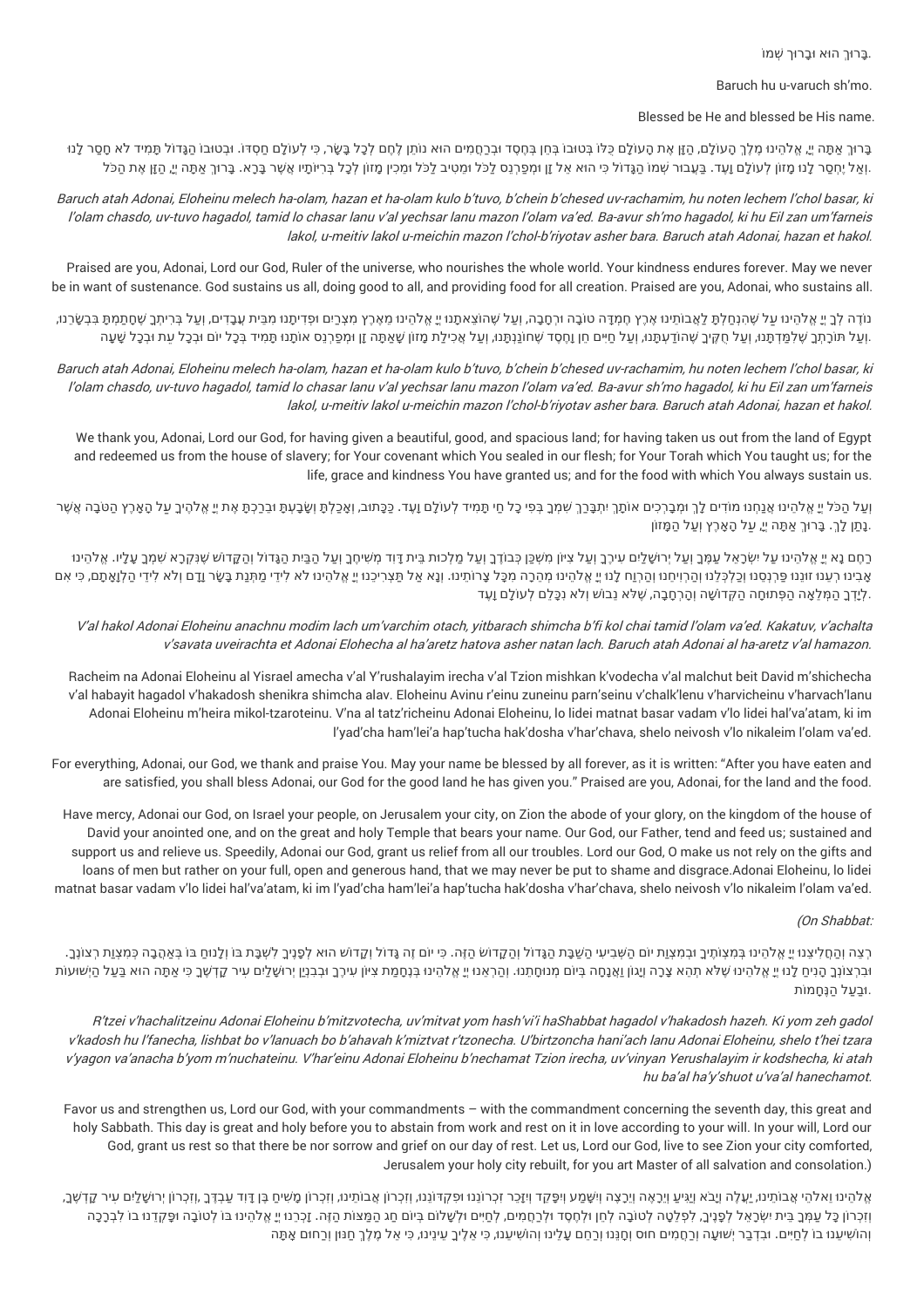Eloheinu vEilohei avoteinu, yaleh <sup>v</sup>'yavo <sup>v</sup>'yagiah <sup>v</sup>'yeira'eh <sup>v</sup>'yeiratzeh <sup>v</sup>'yishma <sup>v</sup>'yipakeid, <sup>v</sup>'yizacheir zichroneinu ufikdoneinu, <sup>v</sup>'zichron avoteinu, <sup>v</sup>'zichron Mashiach ben David avdecha, <sup>v</sup>'zikhron Y'rushalayim ir kodshecha, <sup>v</sup>'zichron kol amkha beit Yisrael l'fanecha, lifleita l'tova l'chein ul'chesed ul'rachamim, l'chayim ul'shalom b'yom chag hamatzot hazeh zochreinu Adonai Eloheinu bo l'tova ufokdeinu vo livracha <sup>v</sup>'hoshieinu vo l'chayim. uv'dvar y'shuah <sup>v</sup>'rachamim chus <sup>v</sup>'chaneinu <sup>v</sup>'racheim aleinu <sup>v</sup>'hoshieinu ki eilecha eineinu, ki eil melech chanun vrachum ata.

Our God and God of our fathers, may the remembrance of us, of our fathers, of the anointed son of David your servant, of Jerusalem your holy city, and of all your people the house of Israel, ascend, come, appear, be heard, and be accepted before you for deliverance and good, for grace, kindness and mercy, for life and peace, on this day of the Festival of Matzot. Remember us this day, Lord our God, for goodness; consider us for blessing; save us for life. With a word of salvation and mercy spare us and favor us; have pity on us and save us, for we look to you, for you art a gracious and merciful God and King.

ּוּבָה יְרוּשָׁלַיִם עִיר הַקֹּדֶשׁ בִּמְהֶרָה בְיָמֵינוּ. בָּרוּךְ אַתָּה יְיָ, בּוֹנֵה בְרַחֲמָיו יְרוּשָׁלָים. אָמֶן.

Uv'nei Y'rushalayim ir hakodesh bimheira <sup>v</sup>'yameinu. Baruch atah Adonai, boneh <sup>v</sup>'rachamav Y'rushalayim. Amein.

Rebuild Jerusalem the holy city speedily in our days. Praised are you, Adonai, who will rebuild Jerusalem in mercy. Amen.

בָּרוּךְ אַתָּה יְיָ אֱלֹהֶינוּ מֶלֶךְ הָעוֹלָם, הָאֵל אָבִינוּ מַלְכֵּנוּ אַדִּיְרַנוּ בּוֹרְאָנוּ גֹּאֲלֵנוּ יוֹצְרֵנוּ קדושׁנוּ קדושׁ יַעֲקֹב, רוֹעֵנוּ רוֹעָה יִשְׂרָאֶל הַמֶּלֶךְ הַטוֹב וְהַמֵּטִיב לַכֹּל שֶׁבְּכָל יוֹ וָיוֹם הוּא הֵטִיב הוּא מֵטִיב הוּא יֵיטִיב לָנוּ. הוּא גְמָלָנוּ הוּא גוֹמְלֵנוּ הוּא יִגְמְלַנוּ לָטֵן וּלְחֶסָד וּלְרַחֲמִים וּלְרָוַח הַצָּלָה וְהַצְלָחָה בְּרָכָה וִישׁוּעָה נֶחָמָה פַּרְנָסָה וְכַלְכָּלָה וְרַחֲמִים וְחַיִּם וְשָׁלוֹם וְכָל טוֹב, וּמִכָּל טוּב לְעוֹלָם אַל יְחַסְּרֵנוּ.

Baruch atah Adonai, Eloheinu melech ha'olam, ha'Eil Avinu Malkeinu Adireinu Bor'einu Go'aleinu Yotz'reinu K'dosheinu k'dosh Ya'akov ro'einu ro'ei Yisrael Hamelech hatov <sup>v</sup>'hameitiv lakol sheb'chol yom vayom hu heitiv, hu meitiv, hu yeitiv lanu. Hu g'malanu hu gomleinu hu yig'm'leinu la'ad, l'chein ul'chesed ul'rachamim ul'revach hatzala <sup>v</sup>'hatzlacha, b'racha vi'shua nechama parnasa <sup>v</sup>'chalkala <sup>v</sup>'rachamim <sup>v</sup>'chayim <sup>v</sup>'shalom <sup>v</sup>'chol-tov, <sup>u</sup>'mikol tuv l'olam al y'chasreinu.

Praised are you, Adonai our God, Ruler of the universe. Adonai, you are our father, our king and sovereign, our creator, our redeemer, our maker, the holy one of Jacob, the shepherd of Israel, the good king who does good to all and has done good, is doing good, and will do good. You bestow favors on us constantly. You lavish on us kindness and mercy, relief and deliverance, success, blessing, salvation, comfort, sustenance, support mercy, life and peace and all goodness. May you never deprive us of any good thing.

הרחמן הוא ימלך עלינו לעולם ועד. הרחמן הוא יתברך בשמים ובארץ. הרחמן הוא ישתבח לדור דורים ויתפאר בנו לעד ולנצח נצחים ויתהדר בנו לעד ולעולמי עולמים. הַרַחֲמָן הוא יְפַרְנְסֵנוּ בְּכָבוֹד. הַרַחֲמָן הוא יִשְׁבּר עָלֵנוּ מֵעַל צַנַארֶנוּ וְהוא יוֹלִיכֵנוּ קוֹמְמִיּוּת לְאַרְצֶנוּ. הַרַחֲמָן הוא הַרַחֲמָן הוא יִשְׁבּר עָלֶנוּ מֵעַל צַנַארֶנוּ וְהוּא יוֹלִי ָהַזֶּה וְעַל שָׁלְחָן זֶה שָׁאָכַלְנוּ עָלָיו. הָרַחֲמֶן הוּא יִשְׁלַח לָנוּ אֶת אֶלְיָהוּ הַנָּבִיא זָכוּר לַטוֹב וְיבַשֶּׂר לָנוּ בְּשוֹרוֹת טוֹבוֹת יְשוֹעוֹת וְנֶחָמוֹת

Harachaman hu yimloch aleinu l'olam va'ed. Harachaman hu yitbarach bashamayim <sup>u</sup>'va'aretz. Harachaman hu yishtabach l'dor dorim, <sup>v</sup>'yitpa'ar banu la'ad <sup>u</sup>'l'neitzach <sup>n</sup>'tzachim, <sup>v</sup>'yit'hadar banu la'ad ul'olmei olamim. Harachaman hu y'far'n'seinu b'chavod. Harachaman hu yishbor uleinu mei'al tzavareinu, <sup>v</sup>'hu yolicheinu kom'miyut l'artzeinu. Harachaman hu yishlach lanu b'racha <sup>m</sup>'ruba babayit hazeh, <sup>v</sup>'al shulchan zeh she'achalnu alav. Harachaman hu yishlach lanu et Eliyahu Hanavi zachur latov, vivaser lanu b'sorot tovot y'shu'ot <sup>v</sup>'nechamot.

May the Merciful One reign over us forever and ever. May the Merciful One be blessed in heaven and on earth. May the Merciful One be praised for all generations; may He be glorified in us forever and ever; may He be honored in us to all eternity. May the Merciful One grant us an honorable livelihood. May the Merciful One break the yoke from our neck; may He lead us upstanding into our land. May the Merciful One send ample blessing into this house and upon this table at which we have eaten. May the Merciful One send us Elijah the prophet of blessed memory who will bring us good tidings of consolation and comfort.

ָהָרַחֲמָן הוּא יְבָרֵךְ אֶת

Harachaman hu y'vareich et

May the Merciful One bless

for one's parents:

ָאָבִי מוֹרִי (בַּעל הבֵּיִת הזֶּה) וְאֶת אמִי מוֹרָתִי (בַּעֱלֹת הבֵּיִת הזֶּה), אוֹתֵם וְאֶת בִּיתַם וְאֶת זַרְעַם וְאֶת כָּל אֲשֶׁר לַהֶם,

avi mori (ba'al ha-bayit ha-zeh), <sup>v</sup>'et imi morati (ba'alat ha-bayit) ha-zeh, otam <sup>v</sup>'et beitam, <sup>v</sup>'et zar'am, <sup>v</sup>'et kol asher lahem,

(my revered father) the master of this house and (my revered mother) the mistress of this house, them, and their household, and their children, and everything that is theirs,

for one's family:

,אוֹתִי (וְאֶת אִשְׁתִּי/<u>בַּעֲלִי/ז</u>ַרְעִי וְאֶת) כָּל אֲשֵׁר לִי

oti (v'et ishti / ba'ali / zar-i <sup>v</sup>'et) kol asher li,

me (and my wife/husband/children) and all that is mine

for one's hosts: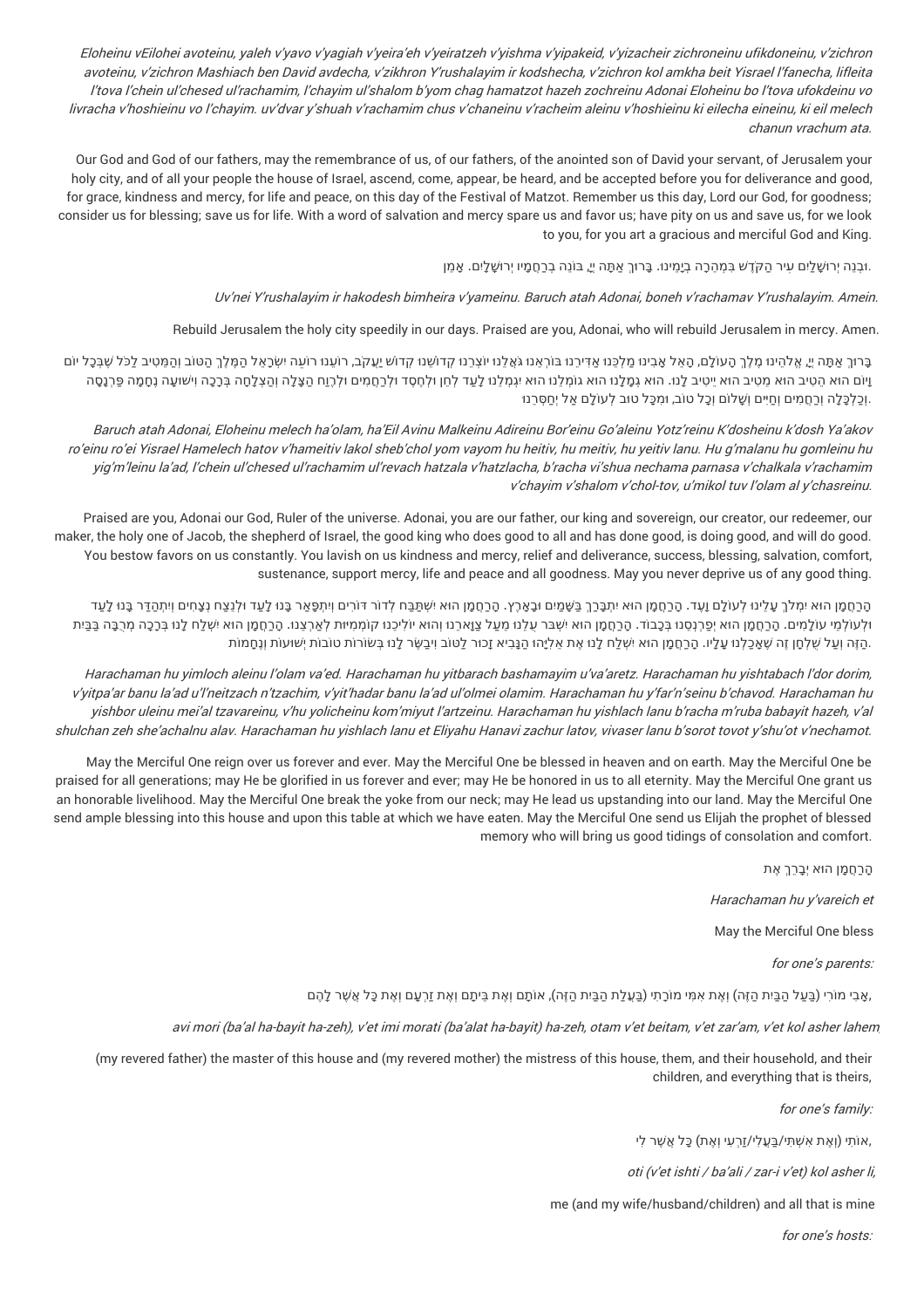בַּעֲל הַבֵּיִת הַזֶּה וְאֶת בַּעֲלַת הַבֵּיִת הַזֶּה, אוֹתָם וְאֶת בֵּיתָם וְאֶת זַרְעָם וְאֶת כַּל אֲשֶׁר לַהֶם,

ba'al ha-bayit ha-zeh, <sup>v</sup>'et ba-alat ha-bayit ha-zeh, otam <sup>v</sup>'et beitam, <sup>v</sup>'et zar'am, <sup>v</sup>'et kol asher lahem,

our host and our hostess, them, and their household, and their children, and everything that is theirs,

for all others:

,וְ ֶאת כָּל ַה ְמ ֻסבִּין כַּאן

<sup>v</sup>'et kol ham'subim kan,

and all who are seated here,

ָאוֹתָנוּ וְאֶת כָּל אֲשֶׁר לָנוּ, כְּמוֹ שֶׁנִּתְבָּרְכוּ אֲבוֹתֵינוּ אַבְרָהָם יִצְחַק וַיַּעֲקֹר בַּכֹּל כִּל כֹּל, כֵּן יְבָרֶךָ אוֹתָנוּ כַּלָּנוּ יַחַד בִּבְרָכָה שְׁלָמָה, וְנֹאמַר אָמַן "נִ

otanu <sup>v</sup>'et kol asher lanu, k'mo she'nitbarchu avoteinu Avraham Yitzchak <sup>v</sup>'Ya'akov bakol mikol kol, kein y'vareich otanu kulanu yachad bivracha sh'leima, <sup>v</sup>'nomar, Amein.

us all together and all our possessions just as He blessed our forefathers Abraham, Isaac, and Jacob, with every blessing. May He bless us all together with a perfect blessing, and let us say, Amen.

ַבַּמָּרוֹם יְלַמְדוּ עֲלֵיהֶם וְעָלֵינוּ זְכוּת שֶׁתְּהֵא לְמִשְׁמֶרֶת שָׁלוֹם. וְנִשָּׂא בְרָכָה מֵאָת יֱ וַיצְדָקָה מֵאֱלֹהֵי יִשְׁעֲנוּ. וְנִמְצָא חַן וְשָׂכָל טוֹב בְּעֵינֵי אֱלֹהִים וְאָדָם

Bamarom y'lamdu aleihem <sup>v</sup>'aleinu <sup>z</sup>'chut she't'hei l'mishmeret shalom. V'nisa <sup>v</sup>'racha mei'eit Adonai, utz'daka mei'Elohei yisheinu, <sup>v</sup>'nimtza chein <sup>v</sup>'seichel tov b'einei Elohim <sup>v</sup>'adam.

May heaven find merit in us that we may enjoy a lasting peace. May we receive blessings from the Lord, justice from the God of our salvation, and may we find favor and good sense in the eyes of God and men.

On Shabbat:

הַרַחֲמָן הוּא יַנְחִילֵנוּ יוֹם שֶׁכֶּלוֹ שַׁבָּת וּמְנוּחָה לְחַיֵּי הָעוֹלָמִים).

Harachaman hu yanchileinu yom shekulo Shabbat <sup>u</sup>'minucha ul'chayei ha'olamim.

May the Merciful One cause us to inherit the day which will be all Sabbath and rest in the eternal life.)

Optional blessings:

ָהָרַחֲמָן הוּא יַנְחִילֵנוּ יוֹם שֶׁכֶּלוֹ טוֹב.

ָהַרַחֲמַן הוֹּא יִבָּרֶךְ אֶת מְדָנַת יִשְׂרָאֶל.

. הַרַחֲמַן הוּא יְבֵרְךָ אֶת ח<u>י</u>ּלִי צְבֵא הֲגַנֵּה לְיִשְׂרָאל, וְיַגַן עֲלִיהֶם.

ָהַרַחֲמָן הוּא יְבָרֵךְ אֶת מְדָנַת ַהַזאֹת, וְאֶת חַיָּלֶיהָ, וְיָגֵן עֲלֵיהֶם.

הַרַחֲמַן הוֹא יַשְׁכִּין שַׁלוֹם בֵּין בְּנֵי יַעֲקֹב וּבְנֵי יִשְׁמַעֲאל

ָהָרַחֲמָן הוֹא יְזַכֵּנוּ לִימוֹת הַמָּשִׁיחַ וּלְחַיֵּי הָעוֹלָם הַבָּא.

Harachaman hu yanchileinu yom shekulo tov.

Harachaman hu y'variech et M'dinat Yisrael.

Harachaman hu y'variech et chayalei Tz'va Hagana l'Yisrael, <sup>v</sup>'yagein aleihem.

Harachaman hu y'variech et <sup>m</sup>'dinat hazot, <sup>v</sup>'et chayaleiha, <sup>v</sup>'yagein aleihem.

Harachaman hu yashkiyn shalom Bayn binei Ya'akov <sup>u</sup>'vnei Yishma'ayl.

Harachaman hu y'zakeinu limot Hamashiach ul'chayei ha'olam haba.

May the Merciful One cause us to inherit the day of total goodness.

May the Merciful One bless the State of Israel.

May the Merciful One bless those who serve in the IDF and watch over them.

May the Merciful One bless this country, and its soldiers, and watch over them.

May the Merciful One enable us to live in the days of the Messiah and in the world to come.

ְתִגְדּוֹל יְשׁוּעוֹת מַלְכּוֹ וְעִשֶׂה חֶסֶד לִמְשִׁיחו לְדָוִד וּלְזַרְעוֹ עַד עוֹלָם. עֹשֶׂה שָׁלוֹם בִּמְרוֹמָיו הוּא יַעֲשֶׂה שָׁלוֹם עָלִינוּ וְעַל כָּל יִשְׂרָאֵל, וְאִמְרוּ אָמֵן